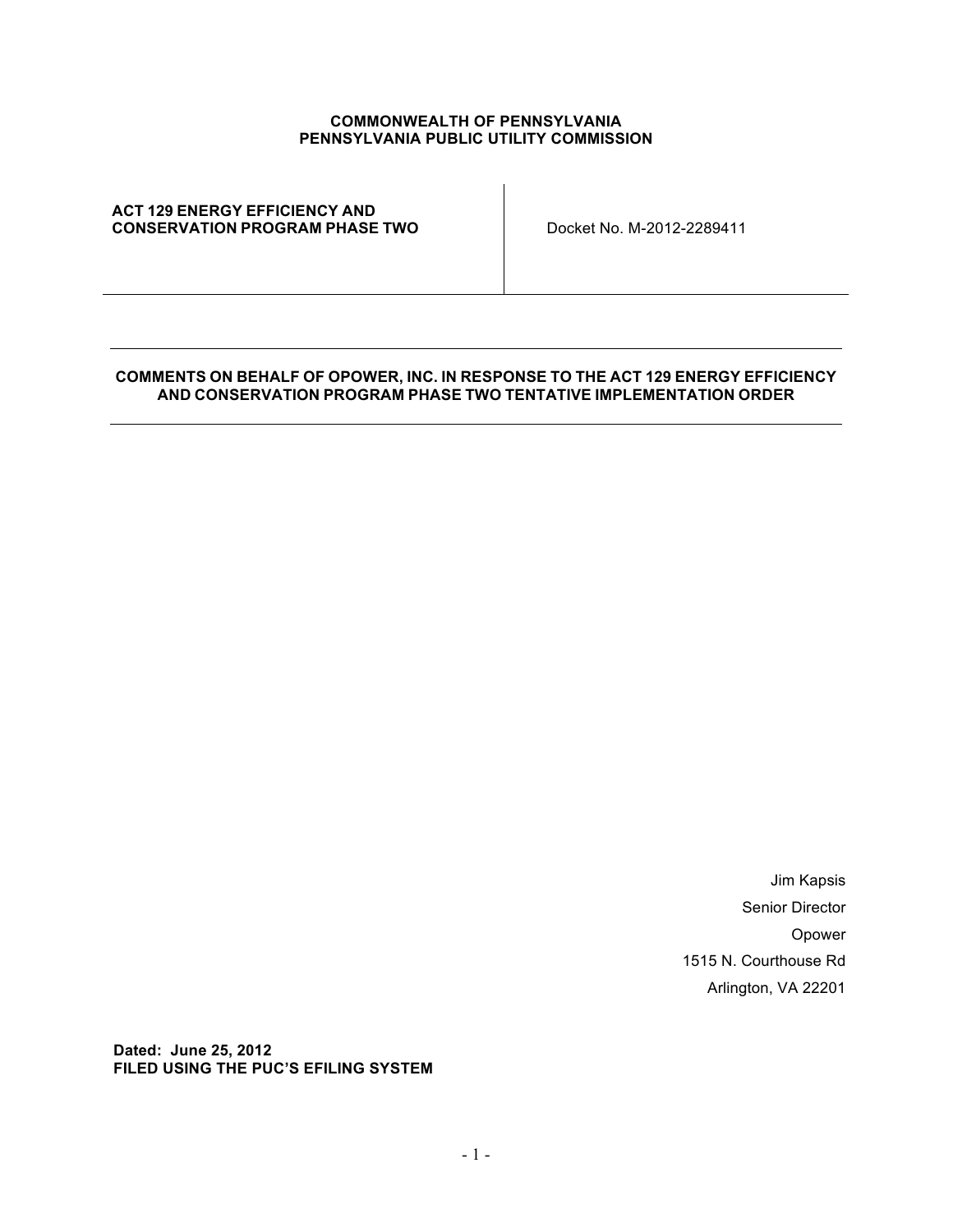### **COMMENTS TO THE ACT 129 ENERGY EFFICIENCY & CONSERVATION PROGRAM PHASE TWO SECRETARIAL LETTER**

**Opower, Inc.** ("Opower") respectfully submits the following comments with respect to this proceeding before the Commonwealth of Pennsylvania Public Utility Commission ("PUC" or the "Commission") pursuant to 52 Pa. Code §§ 5.71-5.74. Opower is a behavioral energy efficiency and smart grid software company. Opower currently works with over 70 utilities in 24 states, including Pennsylvania, to deliver energy- and bill-saving information to more than 10 million households across the United States and United Kingdom. By providing customers with better information on their energy use and personalized energy saving advice, Opower motivates customers to use less energy and save money on their bills.

Opower operates in the Commonwealth of Pennsylvania as a Conservation Services Provider providing residential households with behavioral energy efficiency services. Opower's Home Energy Reports program already reaches 100,000 PPL customers and will reach more than 500,000 additional customers at First Energy and other EDCs later this year. In 2010, GDS Associates approved a custom protocol for evaluation, measurement, and verification of behavior-based programs administered by PPL Electric Utilities $^1$ .

Opower submitted comments on April 17, 2012 on the Act 129 Phase 2 Secretarial Letter, and after review of the Tentative Implementation Order, offers these supplementary comments. Opower is a member of the Keystone Energy Efficiency Alliance (KEEA) and generally supports their comments, as well as the comments of the American Council for an Energy Efficient Economy ("ACEEE"), but offers additional and more detailed comments here to supplement the record.

Opower has three key concerns:

 

1. **Lack of Annual Goals Puts Pennsylvania Out of Step with Best Practice in Other States, is Inconsistent with the Legislative Intent of Act 129, and Puts Savings at Risk in Phase 2**: As ACEEE observed in its comments, the Commission's proposed accounting methodology would make Pennsylvania the only state that does not require interim-year savings goals to be met, either through annual goals, or a cumulative goal for the entire compliance period. In addition to being out of step with established best practice, the proposed approach is inconsistent with Act 129 itself, which clearly requires interim benchmarking. As a result, the Tentative Order could also lead to significant lost energy savings because it creates a perverse incentive for EDCs to "turn on" programs with short measure lives, such as behavioral programs, in the final compliance year, but not run such programs in years 5 and 6. In short, the absence of any interim goals will likely lead to lower total MWh's saved

 $1$  Custom Measure M&V Protocol: PPL Electric's Opower Energy Education Program.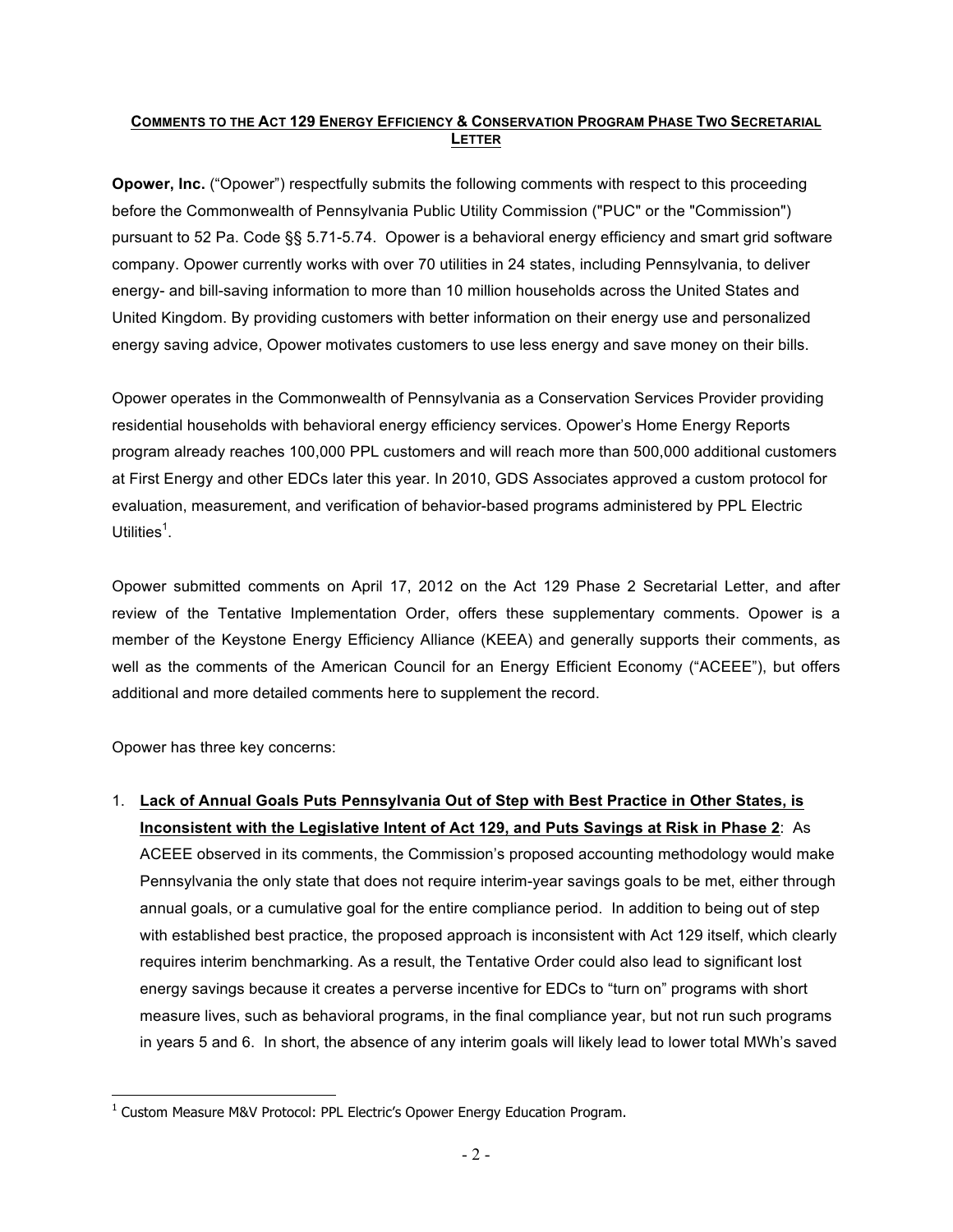over the compliance period than otherwise might have been achieved.

- 2. **Phase 1 Savings Could Be Lost and/or Double-Counted in Phase 2:** Unless clarified, the Order could lead EDCs to discontinue Phase 1 programs with shorter measure lives that are already delivering customer benefits. If such programs were turned off, as much as 500,000 MWh in customer energy savings achieved in Phase 1 would be at risk of disappearing in the three years of Phase 2. Further, without clarification, it is possible that an EDC might be permitted to turn off a program that delivered savings in Phase 1 only to turn it back on at the end of Phase 2, which would lead to double-counting of savings across the two Phases.
- 3. **Goals Significantly Underestimate Potential of Behavioral Efficiency:** The goals in the Tentative Order were set based on a Potential Study that significantly underestimated the potential of behavioral efficiency. As a result, Opower believes that the goals in the Order underestimate the achievable potential of efficiency during Phase 2.

Given these concerns, Opower offers the following suggested modifications to the Order:

**1. Clarify cumulative goals, add interim annual targets, and give EDCs flexibility to achieve them over the compliance period:** The Commission should clarify the Tentative Order to require EDCs to demonstrate savings in each year of the three-year cycle as consistent with best practice in other states and the intent of Act 129. Opower recommends that the Commission achieve this by setting an overall cumulative savings goal with annual targets articulated in both percentage terms and MWh. To clarify its intent, the Commission should also add a third a column to Table 1 on p. 13 of the Tentative Order to clarify what it expects to be the total cumulative MWh achieved for each EDC across the three years of Phase 2. For example, if the Commission expects EDCs to achieve one-third of the 2013 goal in each of the compliance years and maintain those savings in each following year, the total cumulative MWh savings should be equivalent to 6,626,994 MWh (i.e. roughly 1,100,000 MWh in year 5 + 2,200,000 MWh in year 6 + 3,300,000 MWh in year 7).

Further, Opower recommends that the Commission clarify the Tentative Implementation Order goals by adding the phrase, "**These total energy savings should be equivalent to the sum of incremental savings achieved and maintained in each year of the compliance period,"** after the sentence on p. 56 in Section I., paragraph 2 which begins, "*To be in compliance with the Act, an EDC must demonstrate that during the June 1, 2013 to May 31, 2016 period its plan produced total energy savings equal to the consumption reduction targets established in Section A of this order in a cost-effective manner*. "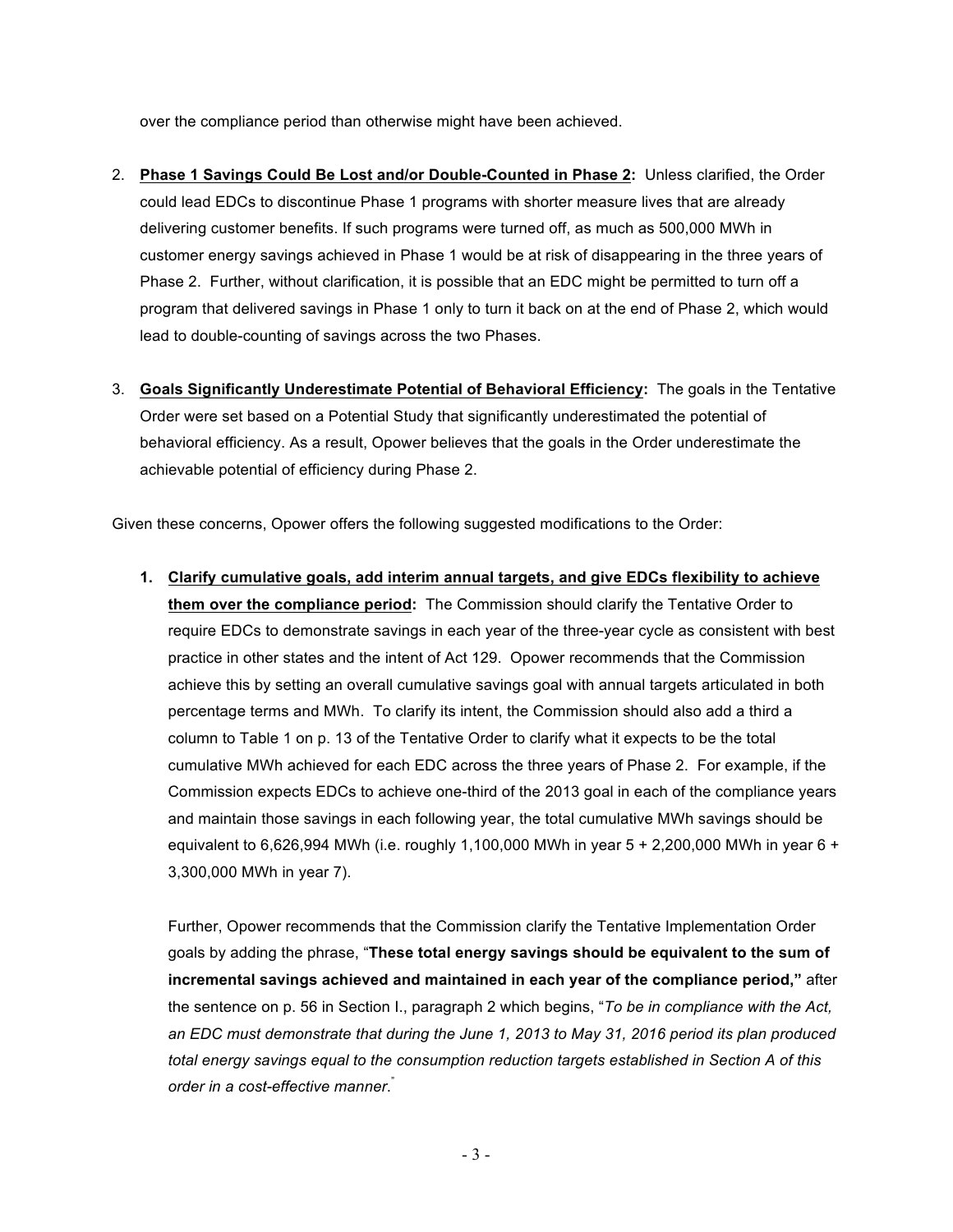Finally, Opower recommends that the Commission consider permitting the EDCs to comply with the annual goals through a banking of MWh. Thus, if an EDC misses a goal in year 5, it should be allowed to comply by exceeding its goal in year 6. Similarly, EDCs who exceed their goal in year 5 should be able to bank the savings to meet a portion of their goal in year 6. This approach will ensure that EDCs achieve the total cumulative MWh goal for the compliance period, but give them ample flexibility to do so as cost-effectively as possible.

1i. **Clarify expectations for use of short measure-life programs:** If the Commission decides against putting in place annual goals and maintains the approach articulated in the draft Order, Opower recommends that the Commission at least clarify that it does not intend for EDCs to meet their goals by turning on and off measures with shorter measure lives, such as behavioral and other programs. In contrast to installed measures which are installed one year and assumed to continue saving energy for a specific number of years, behavioral programs must keep running to maintain and increase their energy savings. To this end, Opower recommends that the Commission add the following section on the goals in Section I:

*Efficiency measures or programs, such as behavioral feedback programs, with measure lives shorter than the compliance period shall be run for at least three years, and all savings measured in the third year shall be counted towards the EDC's goal. To prevent the loss of previously achieved energy savings, such programs either need to be reinstalled or replaced by other programs or measures with equal or greater savings at the end of the three-year compliance period.* 

2. **Clarify that phase 1 savings should be maintained in Phase 2:** Opower recommends that the Commission clarify that Phase 1 savings from programs with short measure lives should be maintained into Phase 2 by adding the phrase "**provided that savings from Phase 1 are maintained in Phase 2**" to Section 6, paragraph 2, sentence three, which states "Therefore, the Commission proposes to allow the EDCs to accrue savings beyond their three percent (3%) target during Phase 1 and to use those savings towards any Phase 2 consumption reduction targets."

> *Similarly, to be in compliance with the Phase 2 goal, EDCs who have run measures or programs in Phase 1 whose measure life expires in Phase 2 must either reinstall them or replace with other programs or measures with equal or greater savings.*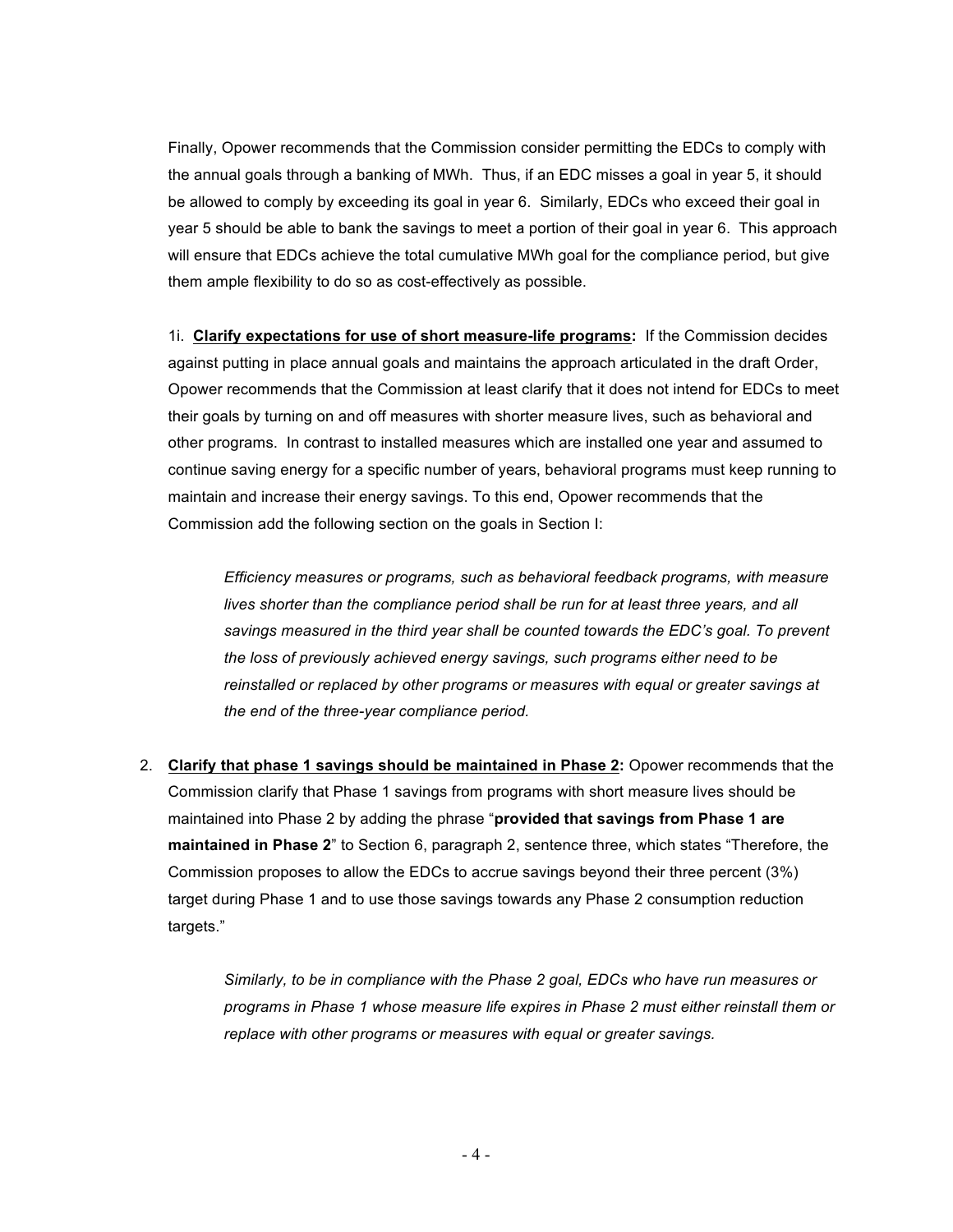Without such a clarification, it is possible that EDCs could interpret the Order as allowing Phase 1 programs with short measures lives to "go dark" for part of Phase 2, only to be introduced and double-counted in the final year of the compliance period.

**3. Revise upward the goals established in the Potential Study based on analysis from KEEA, ACEEE, and other expert parties.**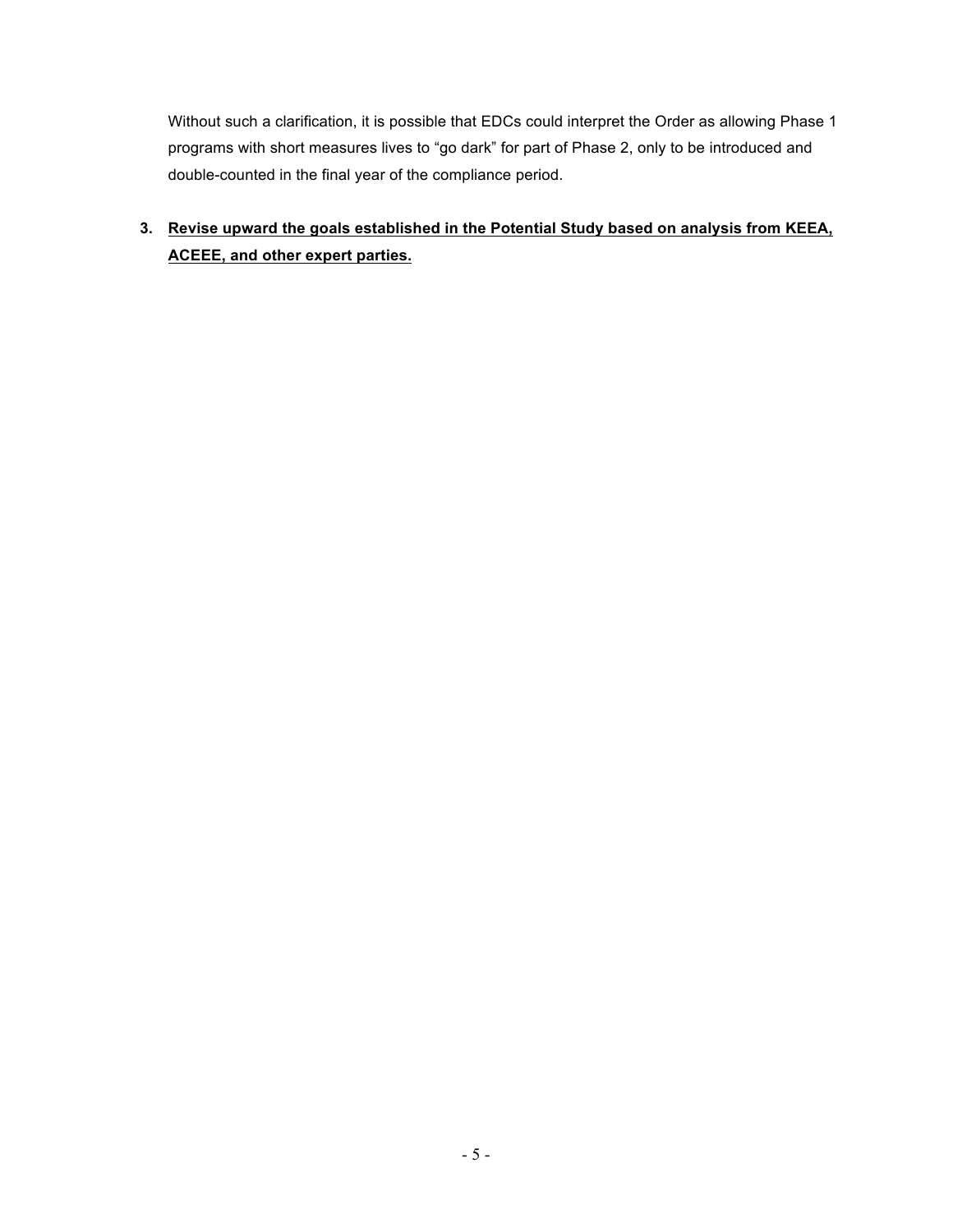### **Discussion of Recommendations:**

 

# **Recommendation #1: Clarify cumulative goals, add interim annual targets, and give EDCs flexibility to achieve them over the compliance period**

*A. The lack of annual goals in the tentative order is inconsistent with best practices for energy efficiency goal-setting in other states.* 

The proposed savings accounting system in the Tentative Implementation Order sets Pennsylvania apart as the only state that does not require interim-year savings goals to be met, either through annual goals, or a cumulative goal for the entire compliance period. Nearly half of the states in the U.S. have a mandatory energy efficiency resource standard (EERS) requiring utilities to achieve reductions in energy consumption. Many have similar standards to the one enacted in Pennsylvania, which count total savings over a particular compliance period. These states have targets in incremental years, but still require a total volume of savings, or "cumulative savings", by a target date (for examples, see Table 1 below).

| incremental Program Tear Accounting |                                                                                                                                                                                                         |                                                 |
|-------------------------------------|---------------------------------------------------------------------------------------------------------------------------------------------------------------------------------------------------------|-------------------------------------------------|
| State                               |                                                                                                                                                                                                         | Authority                                       |
| <b>Illinois</b>                     | Electric: 0.2% savings in 2008, ramping up<br>to 1% in 2012, 2% in 2015 and thereafter<br>Natural Gas: 8.5% cumulative savings by<br>2020 (0.2% annual savings in 2011, ramping<br>up to 1.5% in 2019). | <b>Public Act 96-0033</b>                       |
| Indiana                             | 0.3% annual savings in 2010, increasing to<br>1.1% in 2014 and leveling at 2% in 2016                                                                                                                   | Cause No. 42693, Phase<br>2 Order               |
| Maryland                            | 15% per-capita electricity use reduction by<br>2015, calculated against a 2007 baseline<br>(10% by utilities)                                                                                           | MD PUC Code 7-211                               |
| Missouri                            | (Note: not included in ACEEE report)                                                                                                                                                                    | 4 CSR 240-20.094<br><b>Demand-Side Programs</b> |
| New York                            | Electric: 15% cumulative savings by 2015<br>Natural Gas; ~14.7% cumulative savings by<br>2020                                                                                                           | NY PSC Order, Case 07-<br>M-0548                |
| North Carolina                      | Renewable Standard of 12.5% by 2021 for<br>IOUs, with energy efficiency capped at 25%<br>of 2012-2018 targets and 40% of 2021<br>target.                                                                | N.C. Gen Stat. 62-133.8                         |

**Table 1. States Which Count Savings Cumulatively, and have Incremental Program Year Accounting<sup>2</sup>**

<sup>&</sup>lt;sup>2</sup> Sciortino, Michael, Seth Nowak, Patti Witte, Dan York, and Martin Kushler. 2011. Energy Efficiency Resource Standards: A Progress Report on State Experience. American Council for an Energy-Efficient Economy. Available at: http://aceee.org/research-report/u112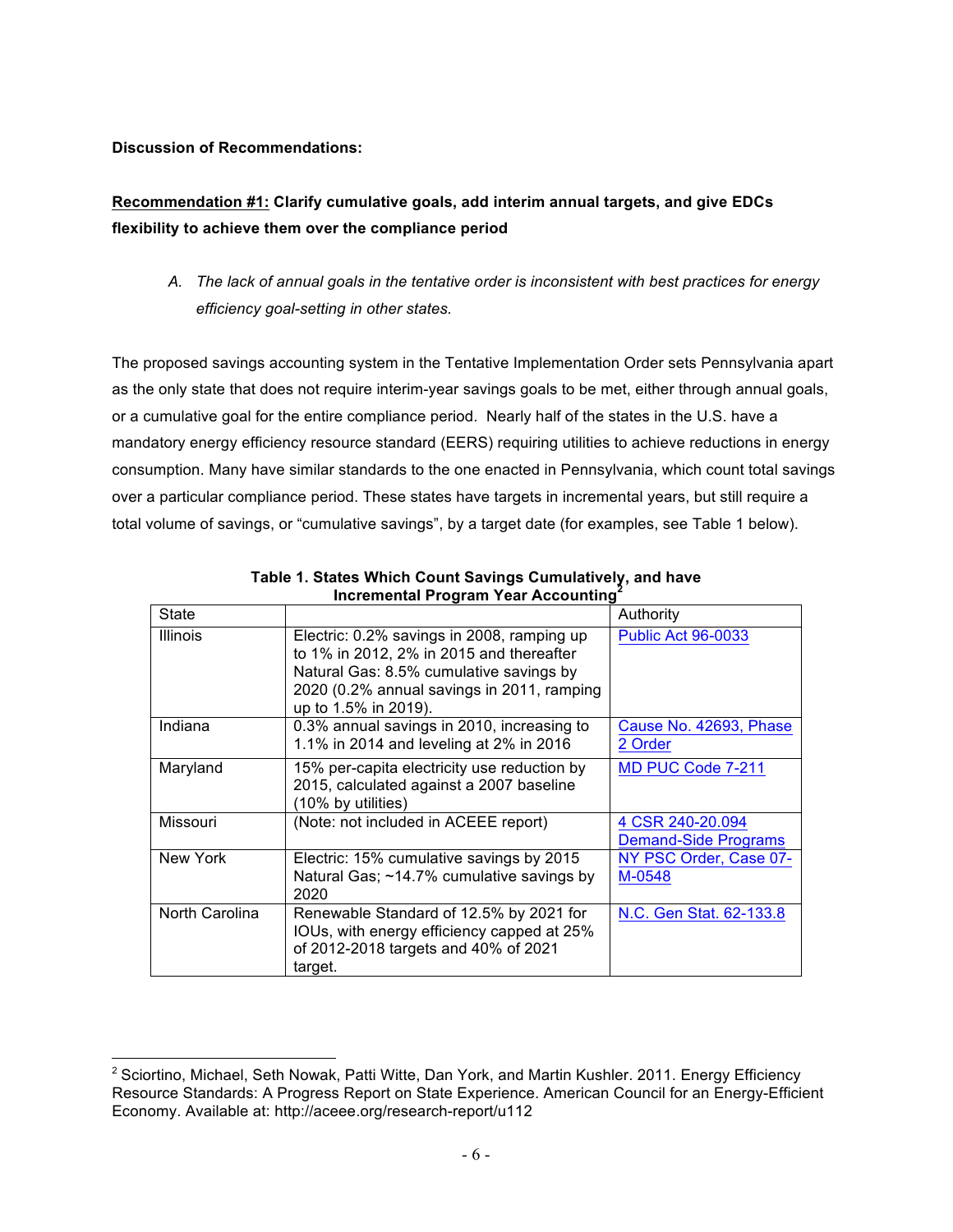Illinois provides model implementation order language that combines cumulative goals with annual program year targets. Illinois law establishes incremental annual electric goals of 0.2% annual savings in 2008, ramping up to 1% in 2012, 2% in 2015 and thereafter, and natural gas goals of 8.5% cumulative savings by 2020 (0.2% annual savings in 2011, ramping up to 1.5% in 2019).<sup>3</sup> The implementation order clarifies these goals, making it clear that they are to be counted cumulatively and stating that, "each year's energy efficiency and demand response goals are in addition to achievement of the previous year's goals." However, the statutory language that insists on achievement of new energy savings each year ensures that new energy efficiency savings occur in each year.

Missouri also provides a good example of a rule that combines annual energy savings targets with cumulative goals to review progress towards achievement of all cost-effective energy efficiency. The order specifically lays out targets as a percentage of total annual energy use for each year between 2012- 2019 in Section 2, (A), (1-9), and cumulative realistic achievable energy savings goals for each year between 2012-2019 in Section 2, (B),  $(1-9)^4$ 

Although the EERS language authorizing energy efficiency goals in each of the above states is different, all focus on counting total savings in each year from a baseline compliance year. Counting savings cumulatively from a set baseline helps guarantee that the full volume of energy efficiency savings is achieved over the life of the program. Identifying incremental goals without cumulative targets creates risk that a new program cycle will ignore savings that decay after the useful measure life from previous cycles. When measures installed in previous program cycles are no longer installed or operating, the savings from those measures are no longer available on the grid, creating "savings decay." In some cases, the programs will have induced behavioral change or market transformation such that the equipment will be replaced by another efficient unit, but in some cases the customer may revert to the original, "premeasure" level of efficiency.

## *B. The legislative intent of Act 129 was to create "total annual" goals.*

Pennsylvania legislators clearly intended for customers to receive the benefits of energy efficiency programs throughout the Act 129 compliance cycle. The bill that became Act 129 was originally introduced and passed out of the House Consumer Affairs Committee with a single, cumulative 2.5% goal that had to be reached by May 13, 2013. However, on the floor of the House, the bill was amended by Representative Freeman to include an interim benchmark goal that was included in all subsequent versions of the bill to pass the House and Senate.

 <sup>3</sup> Public Act 095-0481; Implementation Order February 6, 2008. Docket 07-0540 <sup>4</sup> 4 CSR 240-20.094 Demand-Side Programs (Available at: http://www.sos.mo.gov/adrules/csr/current/4csr/4c240-20.pdf)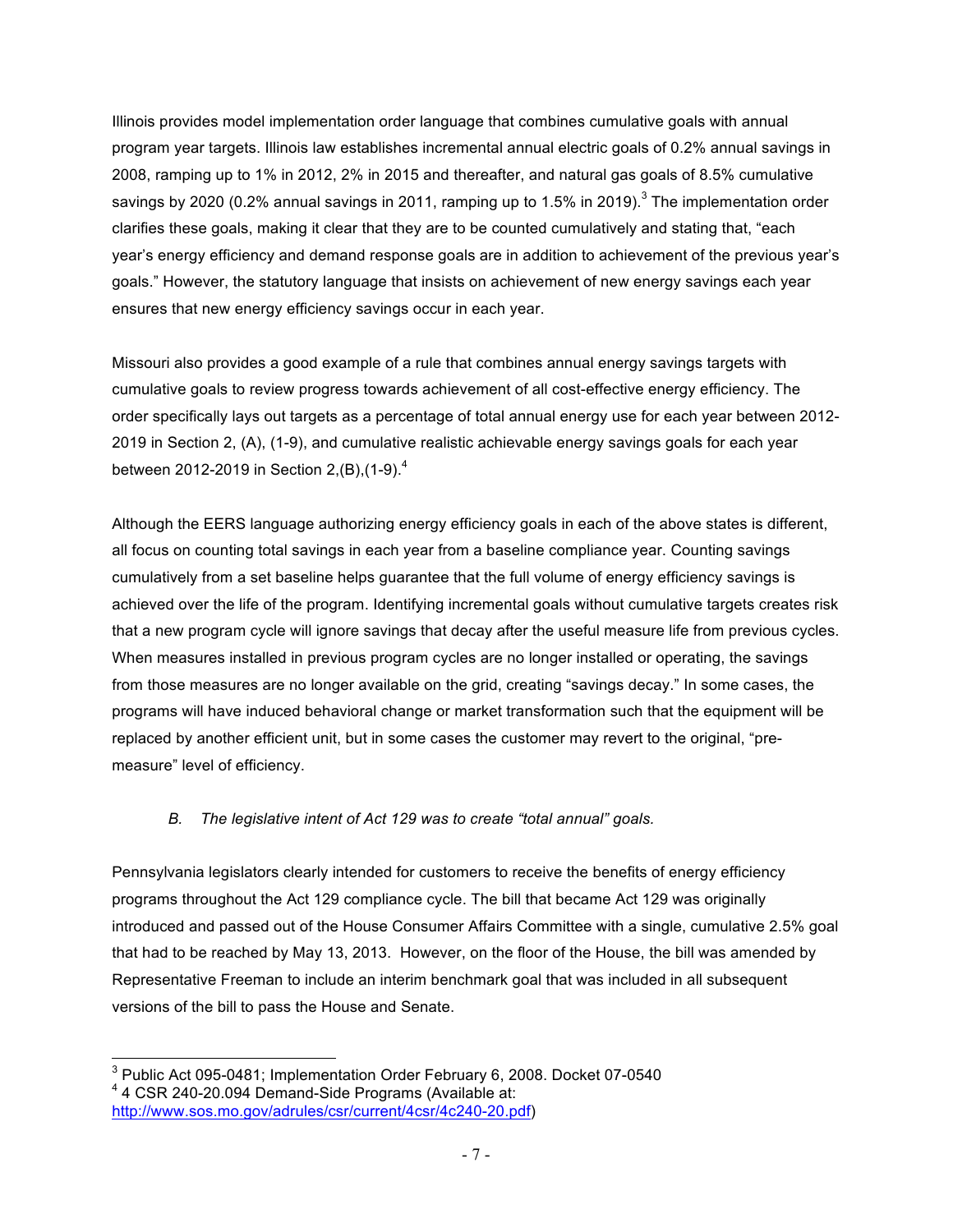In support of the Freeman amendment, Mr. McCall noted:

 *"Mr. Speaker, I would also ask for an affirmative vote on the Freeman amendment. It does a number of things, but more importantly, it accelerates the energy efficiency goal as set in HB 2200 and implements that 1-percent reduction by 2011, and I think what that does, it ensures that the implementation of the 2.5 goal, that they can in fact meet that goal and we could benchmark that early on in 2011 to see that they are well on their way to implementation of the 2 ½-percent conservation goal as set in HB 2200.* 

 *But I think, more importantly, that it can in fact help customers mitigate rate increases as they come off in 2010 by having the conservation measure of 1 percent implemented before those caps come off, and I would ask for an affirmative vote on the Freeman amendment."<sup>5</sup>*

Rep. George, the prime sponsor of Act 129 in the House, issued a press release, which "…praised amendments to his bill offered by Rep. Freeman, D-136 of Northampton County, that would provide interim output and peak reductions before the full benchmarks take effect on May 31, 2013."

The House passed the amendment with 198 Yea votes and 3 Nay votes, a clear endorsement of the need for interim goals rather than just one target year at the end of the compliance period.

#### *C. Lack of Annual Goals Puts Savings at Risk in Phase 2*

Section I of the Tentative Implementation Order directs EDCs to file "information documenting their consumption reductions for June 1, 2013, through May 31, 2016. " It notes that, "To be in compliance with the Act, an EDC must demonstrate that during the June 1, 2013 to May 31, 2016 period its plan produced total energy savings equal to the consumption reduction targets established in Section A of this order in a cost-effective manner.<sup>"</sup> However, the Order does not set clear expectations for what level of energy savings it expects from EDCs in years 5 and 6, or what total MWh's it expects EDCs to save across the entire compliance period. As drafted, the only clear requirement on the EDCs is to have reached a reduction of 3,313,247 MWh by 2016 compared to 2010 baseline MWh sales.<sup>6</sup>

If the Commission expects EDCs to make consistent progress to the 2016 goal, then the cumulative MWh goal for the compliance period should be 6,626,994 MWh. This would be equal to EDCs achieving onethird of the 2.3% goal in each of the three years of the compliance period. The Commission should consider adding a third a column to Table 1 on p. 13 of the Tentative Order to clarify what it expects to be the total cumulative MWh achieved for each EDC across the three years of Phase 2.

 

<sup>5</sup> Pennsylvania House Floor debate on HB 2200, February 11, 2008.

<sup>6</sup> GDS Associates and Nexant. Electric Energy Efficiency Potential for Pennsylvania. Section 1-1.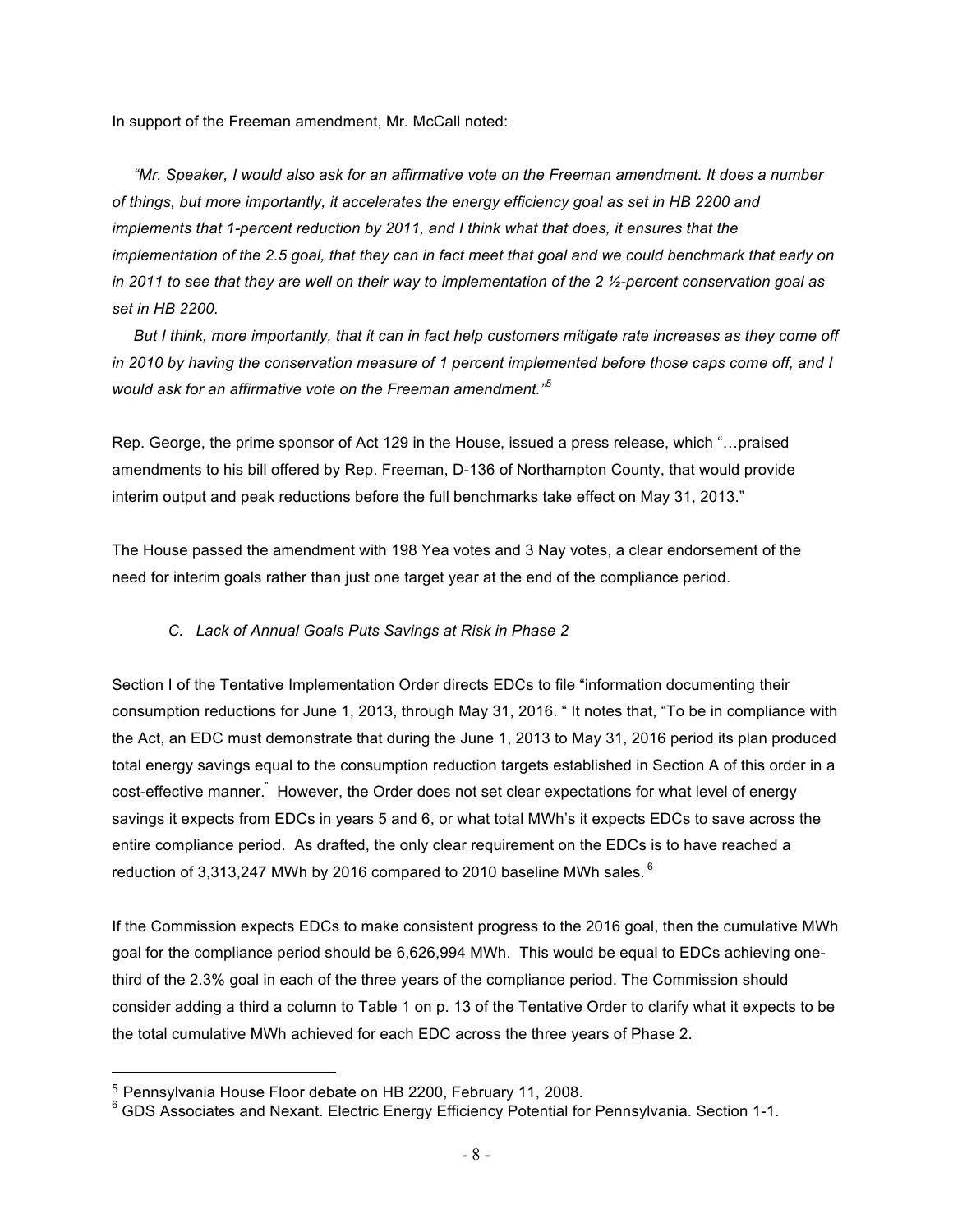The charts below illustrate the difference between having a single, final year compliance goal of 2.3% and having a cumulative 2.3% goal with annual targets, as Opower proposes. In Option 1, utilities are responsible for achieving a certain percentage of savings per year (option 1 below), while in Option 2 they are only responsible for achieving a certain percentage of savings in the last year of the compliance period.

# **Option #1: Annual Targets**



# **Option #2: Savings in the Last Compliance Period Year**



As demonstrated in option 2 above, the Commission's expectations for savings in years 5 (2013-2014) and 6 (2014-2015) are unclear in the Tentative Order. Without clear expectations, EDCs may not meet savings goals in years where they do not have explicit requirements.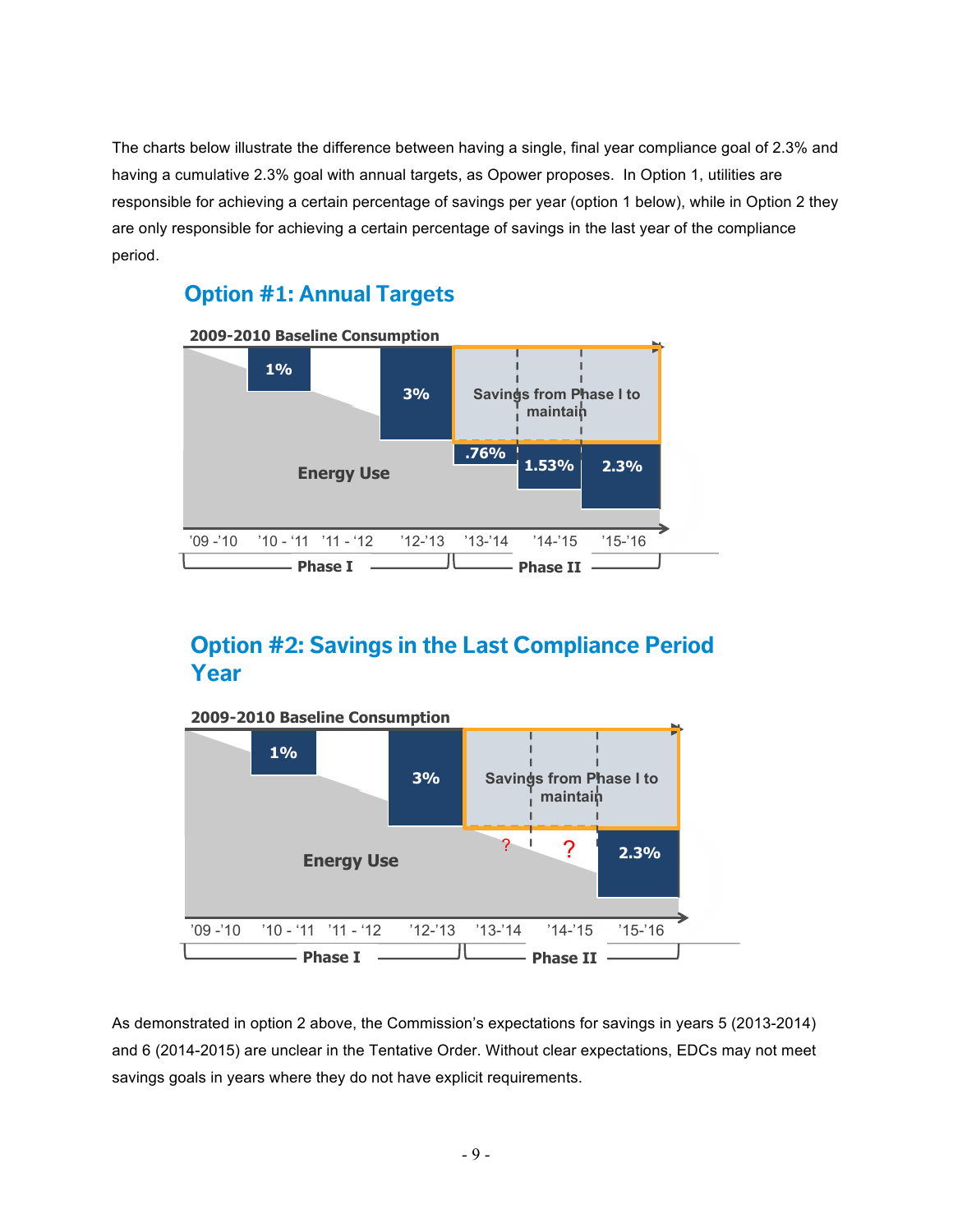To provide clarity to the market and maximize achievable savings, Opower recommends that the Commission provide savings goals articulated in both annual and cumulative terms so that expectations on market participants are clear throughout the compliance period.

#### **Recommendation 1i: Clarify expectations for use of short measure life programs**

If the Commission decides against putting in place annual goals, Opower strongly urges that the Commission at least clarify that it does not intend for EDCs to meet its cumulative annual goal in 2016 by turning on and off measures with shorter measure lives, such as behavioral and other programs, in 2014 and 2015, or back-loading behavioral programs in the final year of the compliance period. In contrast to installed measures which are installed in one year and assumed to continue saving energy for a specific number of years, behavioral programs must keep running to maintain and increase their energy savings.

If the Tentative Order is not revised to clarify these expectations and include annual goals, it could lead EDCs to under invest in efficiency in 2014 and 2015. Specifically, it could permit programs with short measure lives "to go dark" in years 5 and 6, which would frustrate consumers by reducing services that they are now used to getting and lead to lost savings, and then be turned on again in advance of the compliance year in order to reach the 2016 goal. Opower believes that this was not the intent of the order, and that the cumulative annual goals should reflect the full value of savings achieved and maintained through the compliance period.

For example, if an energy efficiency measure with a 1-year measure life is put in place in 2013-2014, the EDC should be able to count 3 years worth of savings from the measure if it continues to run and generate savings for program years 2013-2016. If the final goal does not reflect the value of those savings, then the current goals set up an incentive for EDCs to ramp down or let programs with short measure lives "go dark" in the first two years of Phase 2, and then re-start them for the final year (2015- 2016). This would not be consistent with the intent of Act 129. Just as the Commission does not intend for efficient refrigerators installed in 2013 to be uninstalled in 2014, nor should it want behavioral programs to be run in 2013 and turned off in 2014. To this end, Opower recommends that the Commission add the following section on the goals in Section I:

> *Efficiency measures or programs, such as behavioral feedback programs, with measure lives shorter than the compliance period shall be run for at least three years, and all savings measured in the third year shall be counted towards the EDC's goal. To prevent the loss of previously achieved energy savings, such programs either need to be reinstalled or replaced by other programs or measures with equal or greater savings at the end of the three-year compliance period.*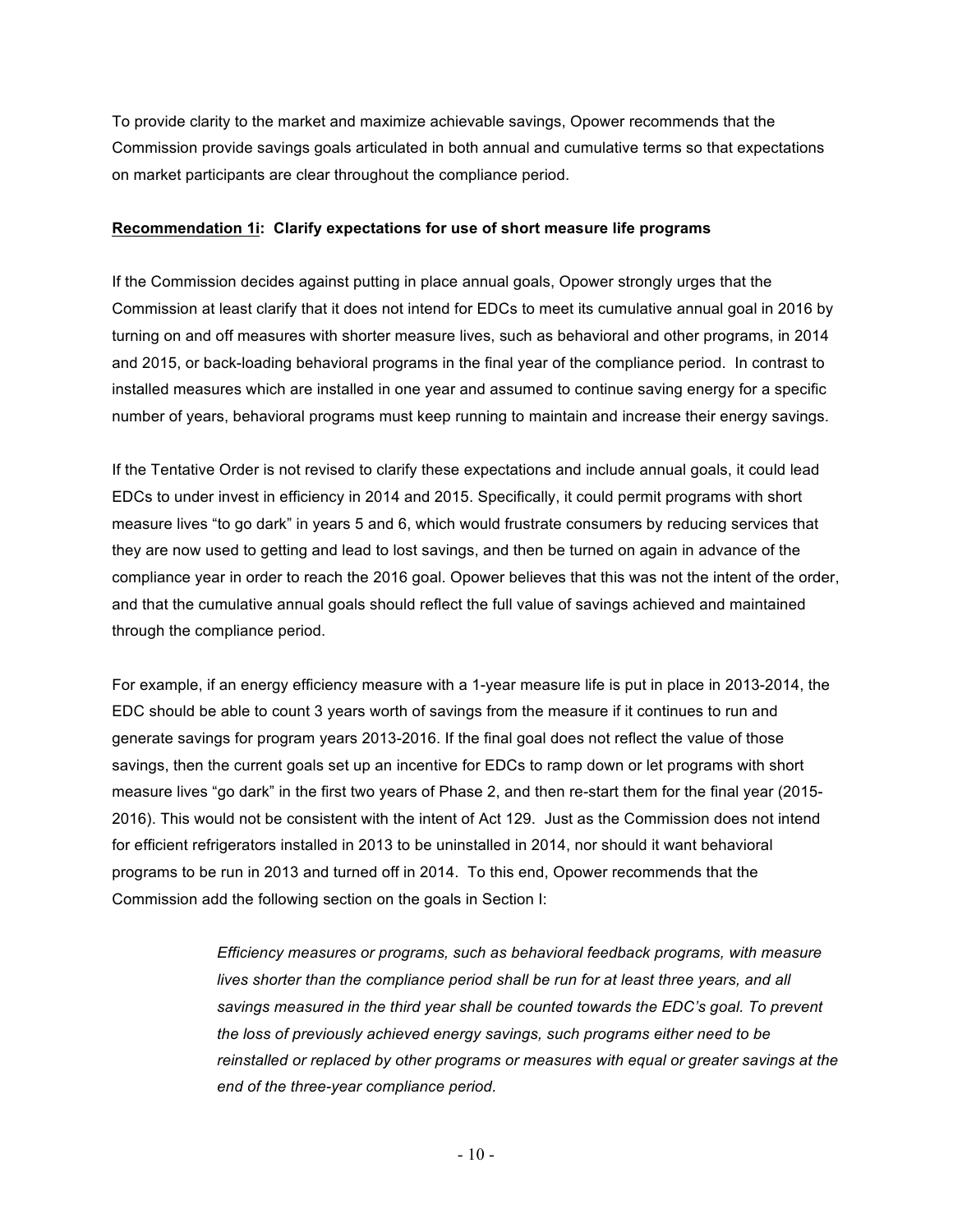# **Recommendation #2: The Commission should ensure that there are no lost savings from Phase 1 into Phase 2.**

The Final Order should clarify that the Commission expects savings from Phase 1 to be maintained throughout Phase 2. In Section 6, the Tentative Implementation Order proposes that utilities be allowed to exceed Phase 1 targets, with any excess savings being applied to the Phase 2 consumption reduction targets. However, the Order is silent on whether it expects EDCs to maintain savings achieved in Phase 1 during Phase 2. The final Order should clarify that EDCs should continue to ensure that Phase 1 savings **matured** from measures whose useful measure life has ended are replenished as reflected in the illustrative chart below. For example, if a given measure that was installed in 2009-2010 had a 5-year measure life, an EDC should ensure that those savings are replaced in the 2014-2015 program year. Otherwise, savings achieved relative to the 2009-2010 baseline would be lost.



This is particularly important for the behavioral programs in place at multiple EDCs in the state, where significant savings have already been achieved. Since these programs have a single year measure life, they must continue to run in order to maintain savings. Otherwise, the full value of savings already achieved could be at risk. Opower estimates that nearly 500,000 MWh over the three years of Phase 2 could be lost if the programs that will be in place in 2013 are not continued in 2014 (i.e. the first year of Phase 2).

Given the lack of clarity on this issue in the Tentative Implementation Order, Opower recommends that the Final Order include the following change:

Adding the phrase "**provided that savings from Phase 1 are maintained in Phase 2**" to Section 6, paragraph 2, sentence three, which states "Therefore, the Commission proposes to allow the EDCs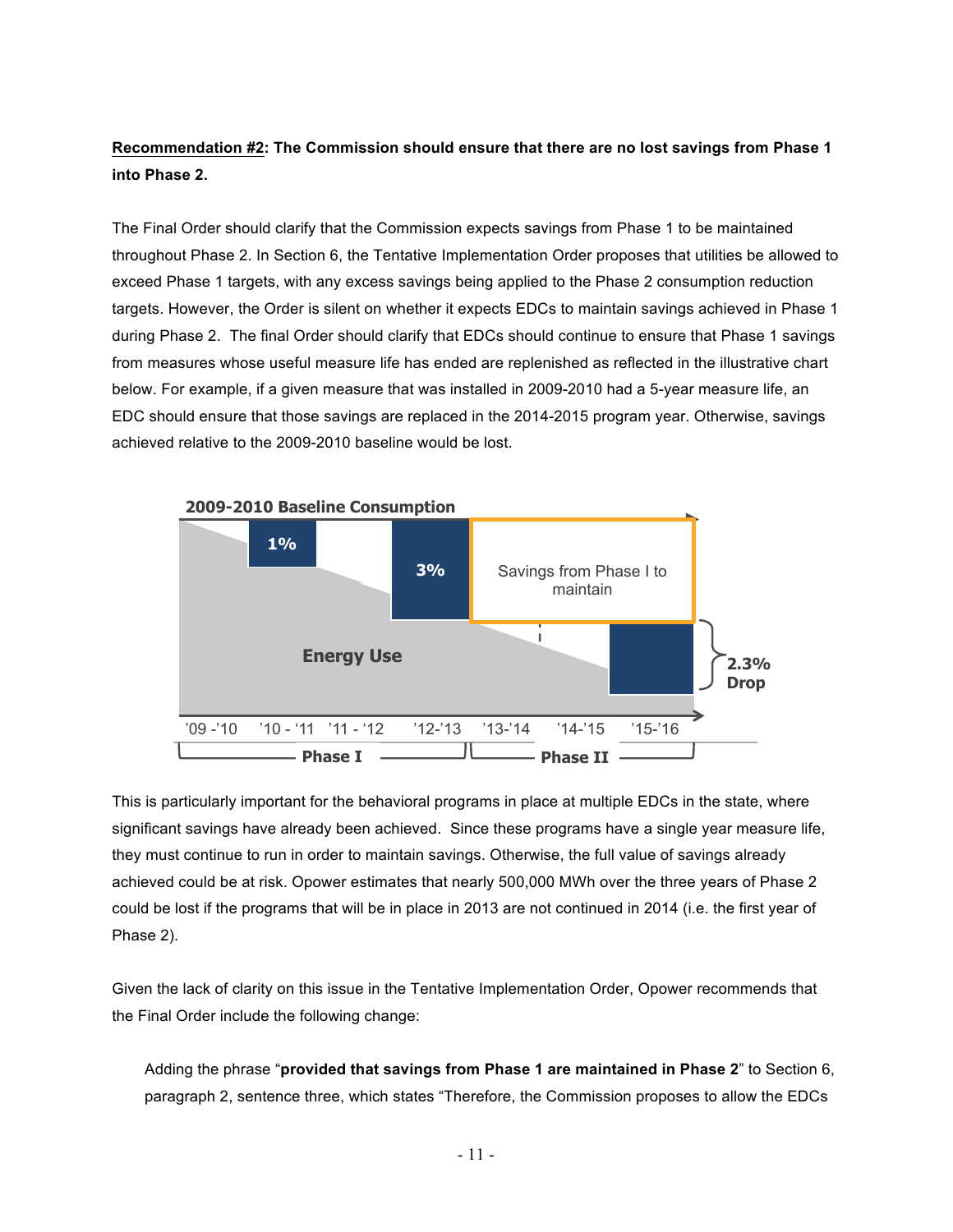to accrue savings beyond their three percent (3%) target during Phase 1 and to use those savings towards any Phase 2 consumption reduction targets."

# **Recommendation #3: Revise goals upwards by taking into consideration more accurate market potential information**

As detailed in the KEEA and ACEEE comments, there are significant issues with the Potential study. Opower concurs that there are enough uncertainties in the current potential analysis to question the recommended saving goals. In particular, Opower was concerned by the lack of transparency around key assumptions throughout the study, and by the analysis of behavioral potential in particular. Two areas in particular stand out from the KEEA analysis of the Potential study. The study assumes a 25% increase in costs in Phase 2 relative to Phase 1 without supporting documentation<sup>7</sup>. In addition, the program potential constrained achievable potential based on the available 2% of gross revenues from each utility on a uniform basis. This assumes when making portfolio decisions, the EDCs would not choose the lowest cost resources, and this choice artificially deflates the goals.

Although Opower cannot speak to the other measures in the potential study, we carefully reviewed the assumptions for behavioral potential and found both a lack of transparency and significant underestimation. There are three major areas of concern with respect to the behavioral potential estimates, which are exacerbated by the opaqueness of the report.

The first is the translation from economic to achievable potential, which according to the study involved calculation of two scenarios in which "incentives set are 100% of measure incremental cost," and another in which "Incentives set at 56% of measure incremental cost."<sup>8</sup> It is unclear why there would be such a significant difference between the economic potential estimates and the achievable potential estimates (619,268 MWh for economic potential and 139,976 MWh for achievable potential). Indirect feedback programs use information rather than incentives to motivate energy savings, so the incremental measure cost for the consumer would not change between different scenarios. Generally, the only restrictions on the achievable vs. economic potential of an Opower-like indirect feedback program are the need for a control group and the fact that a small percentage of the population (less than 1%) will opt-out.

In addition, although it is clear that the two programs that make up the "Whole House" category under Residential Potential are an Opower-like Indirect Feedback program and a Direct Feedback program, a variety of key assumptions are not transparent, like the relative breakdown of those programs, and how

<sup>&</sup>lt;sup>7</sup> Electric Energy Efficiency Potential for Pennsylvania. Pg. 29.<br><sup>8</sup> GDS Associates and Nexant. Electric Energy Efficiency Potential for Pennsylvania. Pg. 62.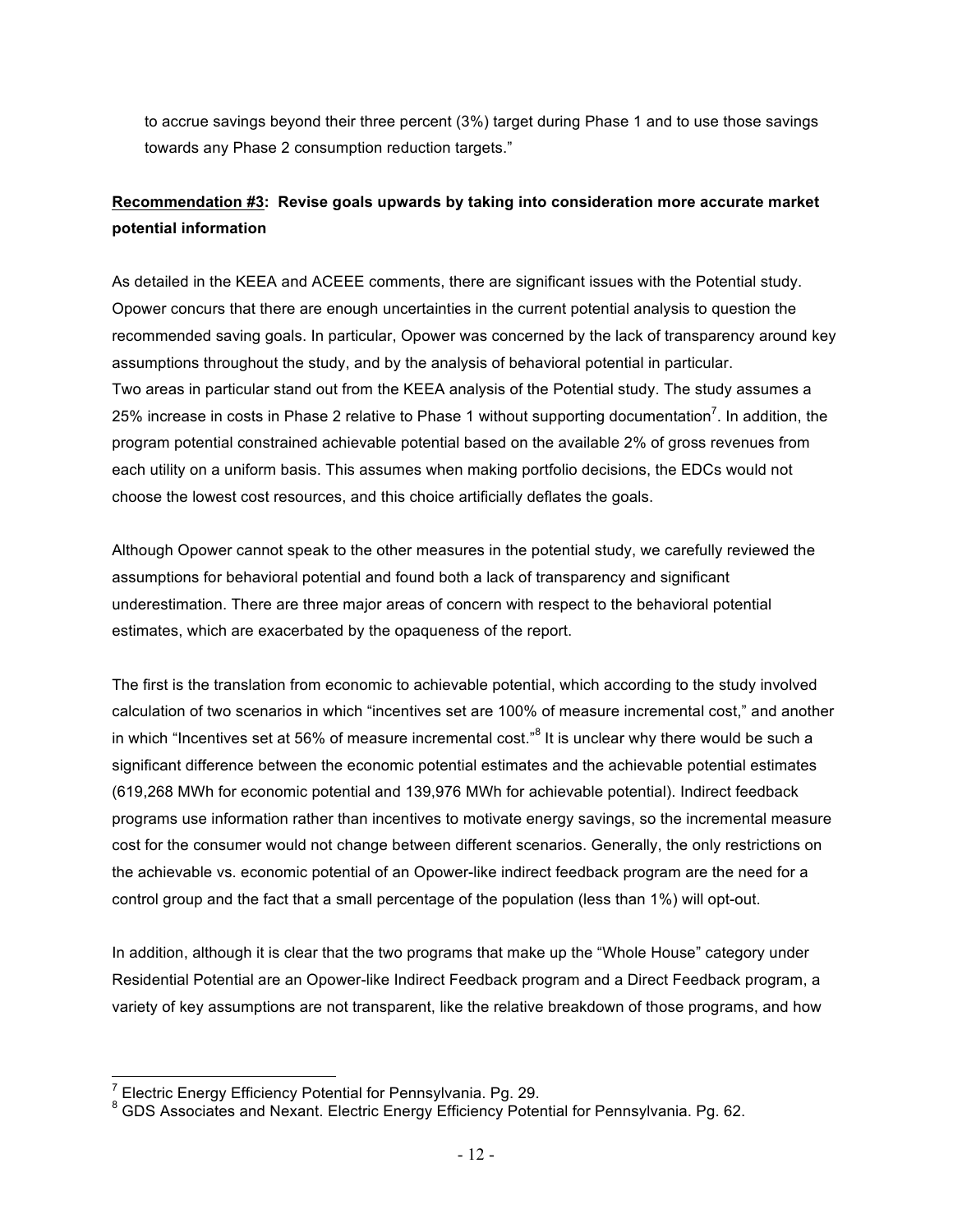per household savings assumptions detailed in Appendix 2 translate into the potential estimates in the main body of the report.

Finally, the Potential Study wrongly suggests that the measure life for behavioral programs is two years in Pennsylvania's TRM when, in fact, the measure life for the program has always been one year. It is unclear what impact this error may have had on the Potential Study's calculations, but since the report is final there is no opportunity to fix the record.

The fact that most parties were not able to provide input to the Potential Study is concerning given the importance of the Study in determining the goals. Consequently, Opower feels that the Commission should consider revising the goals in the draft Order based on the input from stakeholders and experts, such as the ACEEE, who have identified multiple shortcomings in the analysis that lead to an under estimation of the achievable potential in Phase 2.

## **Conclusion**

Opower thanks the Commission and staff for consideration of these comments, and looks forward to engaging on these issues throughout the stakeholder process. Opower strongly urges the Commission to clarify what it means by cumulative goals, to add clear annual targets, and to ensure continuity of savings across and within phases of Act 129 by clarifying expectations regarding programs with shorter measure lives. Without these clarifications, the Order would inadvertently permit EDCs to turn programs off only to ramp them back up in the final compliance year, which would not be consistent with the intent of Act 129 or with best practice in other states. Fundamentally, this could result in missed savings for Pennsylvania ratepayers at a time when reduction in energy costs could mean important bill savings for ratepayers.

Thank you for your consideration of these views.

Sincerely,

 $H_{\!\!\scriptscriptstyle\beta}$